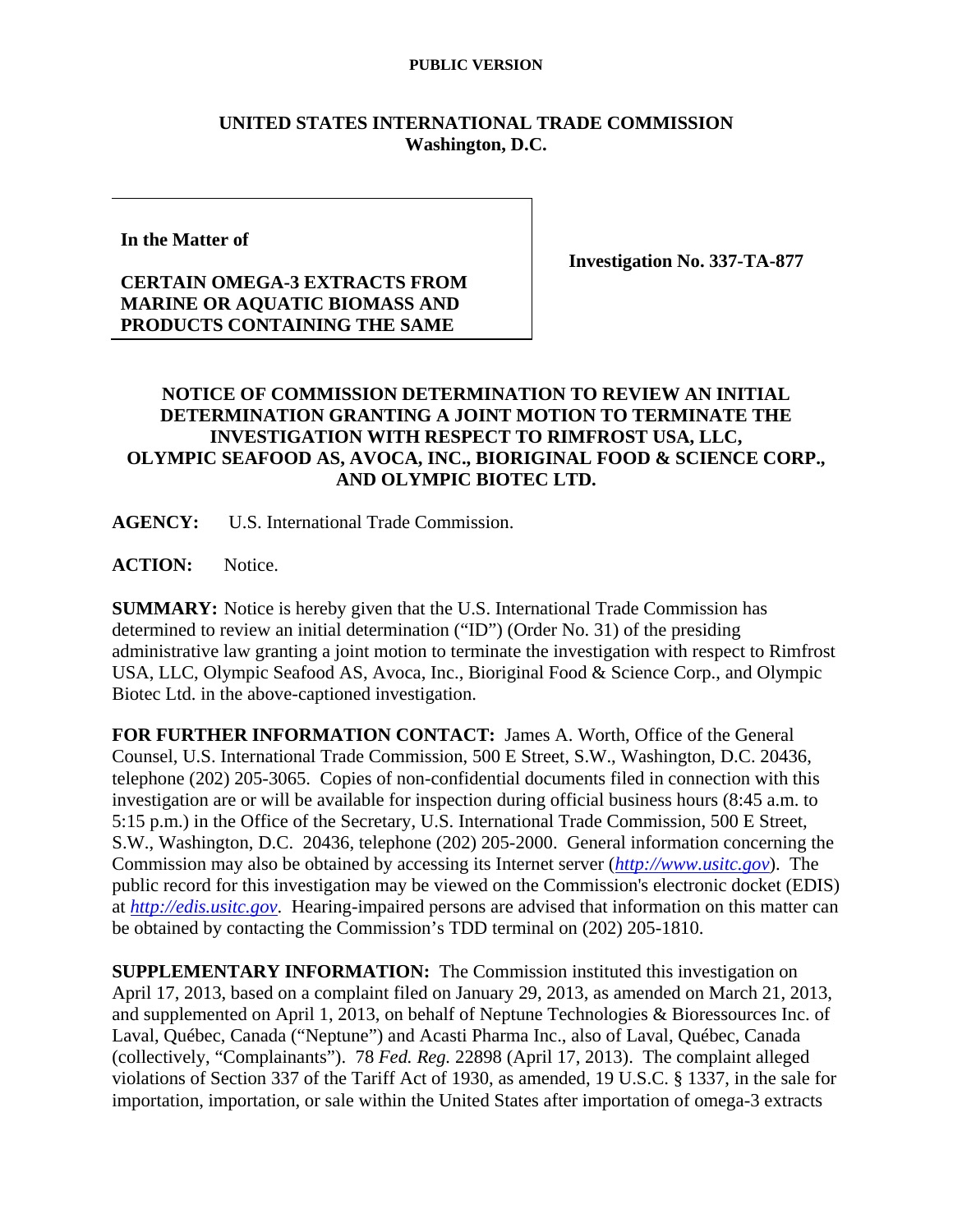#### **PUBLIC VERSION**

from marine or aquatic biomass and products containing the same by reason of infringement of one or more of claims 1-46 and 94 of U.S. Patent No. 8,278,351 ("the '351 patent") and claim 1 of the U.S. Patent No. 8,383,675. The Commission's notice of investigation named as respondents Aker BioMarine AS of Oslo, Norway; Aker BioMarine Anarctic USA. Inc. of Issaquah, Washington; Aker BioMarine Antarctic AS of Stamsund, Norway; Enzymotec Limited of Industrial Zone K'far Baruch, Israel; Enzymotec USA, Inc. of Morristown, New Jersey; Olympic Seafood AS of Fosnavåg, Norway; Olympic Biotec Ltd. of New Zealand; Avoca, Inc. of Merry Hill, North Carolina; Rimfrost USA, LLC of Merry Hill, North Carolina ("Rimfrost"); and Bioriginal Food & Science Corp. of Saskatoon, Saskatchewan, Canada (collectively, "Respondents").

On October 24, 2013, Complainants and respondents Rimfrost USA, LLC, Olympic Seafood AS, Avoca, Inc., Bioriginal Food & Science Corp., and Olympic Biotec Ltd. (collectively, "the Olympic Respondents") filed a motion to terminate the investigation with respect to the Olympic Respondents on the basis of a settlement agreement. On November 4, 2013, the Commission investigative attorney filed a response in support of the motion. On November 5, 2013, the ALJ issued the subject ID, granting Complainants' motion.

After considering the ID and the relevant portions of the record, the Commission has determined to review the ID.

 The parties should brief their positions on the issues under review with reference to the applicable law and the evidentiary record. In connection with its review, the Commission is particularly interested in responses to the following questions:

### [CONFIDENTIAL BUSINESS INFORMATION REDACTED]

**WRITTEN SUBMISSIONS**:The parties to the investigation are requested to file written submissions on the issues identified in this notice. The written submissions must be filed no later than close of business on December 11, 2013. The written submissions must be no longer than 20 pages. No further submissions on these issues will be permitted unless otherwise ordered by the Commission.

Persons filing written submissions must do so in accordance with Commission rule 210.4(f), 19 C.F.R. § 210.4(f), which requires electronic filing. The original document and 8 true copies thereof must also be filed on or before the deadlines stated above with the Office of the Secretary. Any person desiring to submit a document to the Commission in confidence must request confidential treatment unless the information has already been granted such treatment during the proceedings. All such requests should be directed to the Secretary of the Commission and must include a full statement of the reasons why the Commission should grant such treatment. *See* 19 C.F.R. § 210.6. Documents for which confidential treatment by the Commission is sought will be treated accordingly. All non-confidential written submissions will be available for public inspection at the Office of the Secretary and on EDIS.